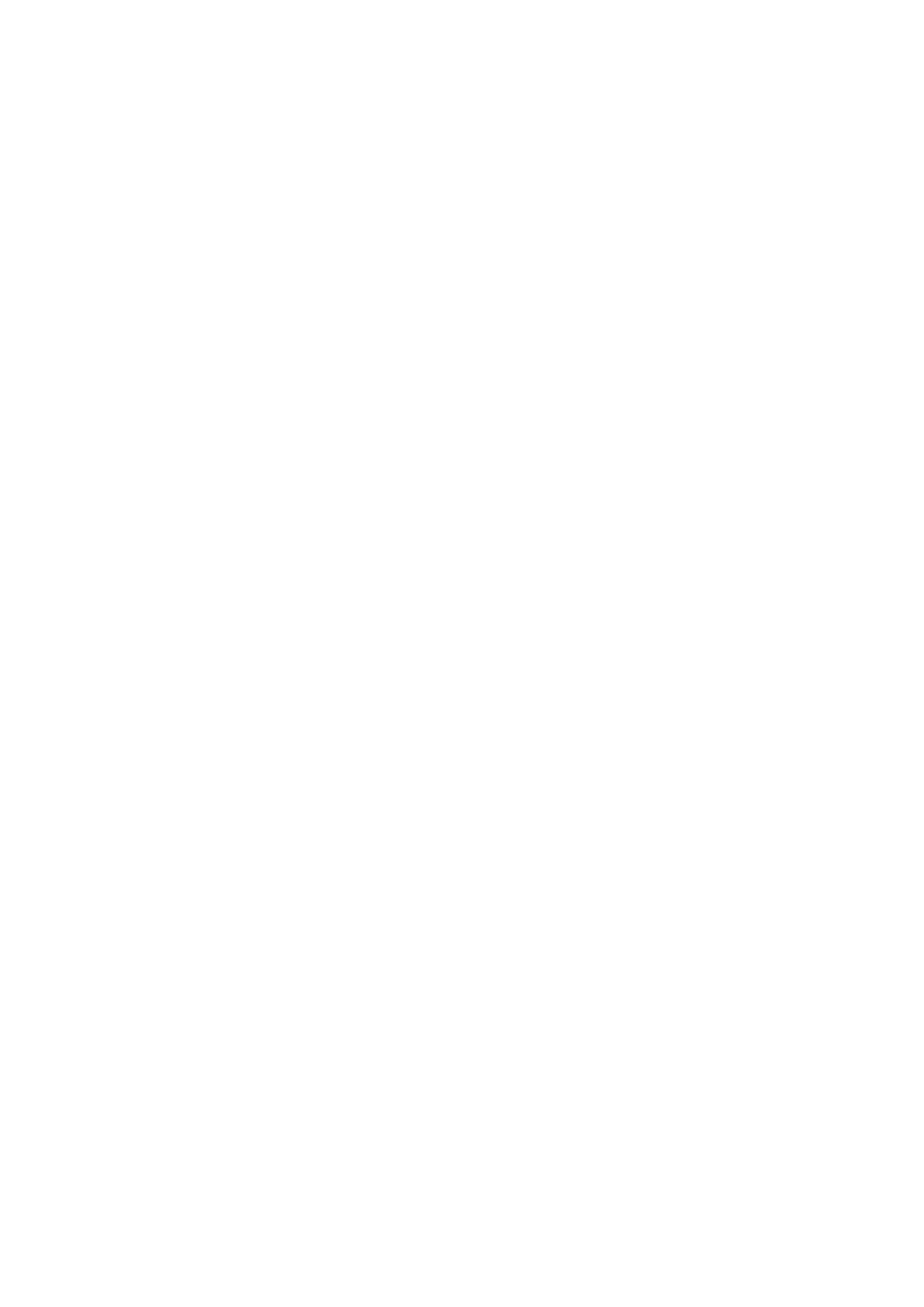| 20 | 118 | Pooja D/o Mahabir Singh                               | E           | M.Tech Percentage showing<br>Certificate NOT Attached |
|----|-----|-------------------------------------------------------|-------------|-------------------------------------------------------|
| 21 | 119 | Rahul Chaturvedi S/o Daya<br>Shankar Chaturvedi       | E           | No Experience Attached                                |
| 22 | 120 | Parul D/o Dharam Vir                                  | E           |                                                       |
| 23 | 121 | Jamimamul Bakas S/o Alom<br>Shah                      | E           | Alias University?                                     |
| 24 | 122 | Vipin Kumar Pandey S/o Ram<br>Prasanna Pandey         | ${\bf E}$   |                                                       |
| 25 | 123 | Sandeep Raj S/o Tulsi Das                             | ${\bf E}$   |                                                       |
| 26 | 124 | Shweta Garg D/o Anil Kumar<br>Garg                    | E           | No Experience Attached                                |
| 27 | 125 | Adil Modasir Malla S/o Gulam<br>Hassan Malla          | E           |                                                       |
| 28 | 128 | Rohit Rastogi s/o Ram babu<br>Rastogi                 | E           |                                                       |
| 29 | 129 | Shalini Sharma D/o Vagesh<br>chander Sharma           | E           | 2 year Experience                                     |
| 30 | 131 | Venkata Naga sudheer<br>T, Thummapuoi Sesha Rao       | ${\bf E}$   |                                                       |
| 31 | 132 | Lal Upendra Pratap singh, Lal<br><b>Bahadur Singh</b> | E           |                                                       |
| 32 | 133 | Pushp maheshwari, Neel Kamal<br>maheshwari            | ${\bf E}$   |                                                       |
| 33 | 135 | Payal Janglan, jagdish Jaglan                         | E           |                                                       |
| 34 | 136 | Anjali Sharma, Suresh Sharma                          | $\mathbf E$ |                                                       |
| 35 | 137 | Shilpi Aggarwal, Nanak Chand<br>Aggarwal              | ${\bf E}$   |                                                       |
| 36 | 138 | Preeti saini, Ravi saini                              | PE          | M.Tech marksheet not Attached                         |
| 37 | 139 | Shipra Singh, Pradeep Kumar<br>Yadav                  | ${\bf E}$   |                                                       |
| 38 | 140 | Vikas Deswali, Jaipal Singh                           | E           |                                                       |
| 39 | 141 | Vibhor Kumar<br>Vishnoi, Yashveer Singh               | E           |                                                       |
| 40 | 142 | Ajeet Singh, RamNiwas                                 | PE          | NOC NOT Attached                                      |
| 41 | 143 | Rajesham Gajula, Buchiramaiah                         | ${\bf E}$   |                                                       |
| 42 | 144 | Swimpy Pahuja, Sudarshan<br>Pahuja                    | PE          | NOC & Experience NOT Attached                         |
| 43 | 145 | Sachin , Gulab Chander Gupta                          | E           |                                                       |
| 44 | 146 | Rajan Ranjan Prasad, Brij Mohan<br>Prasad             | ${\bf E}$   |                                                       |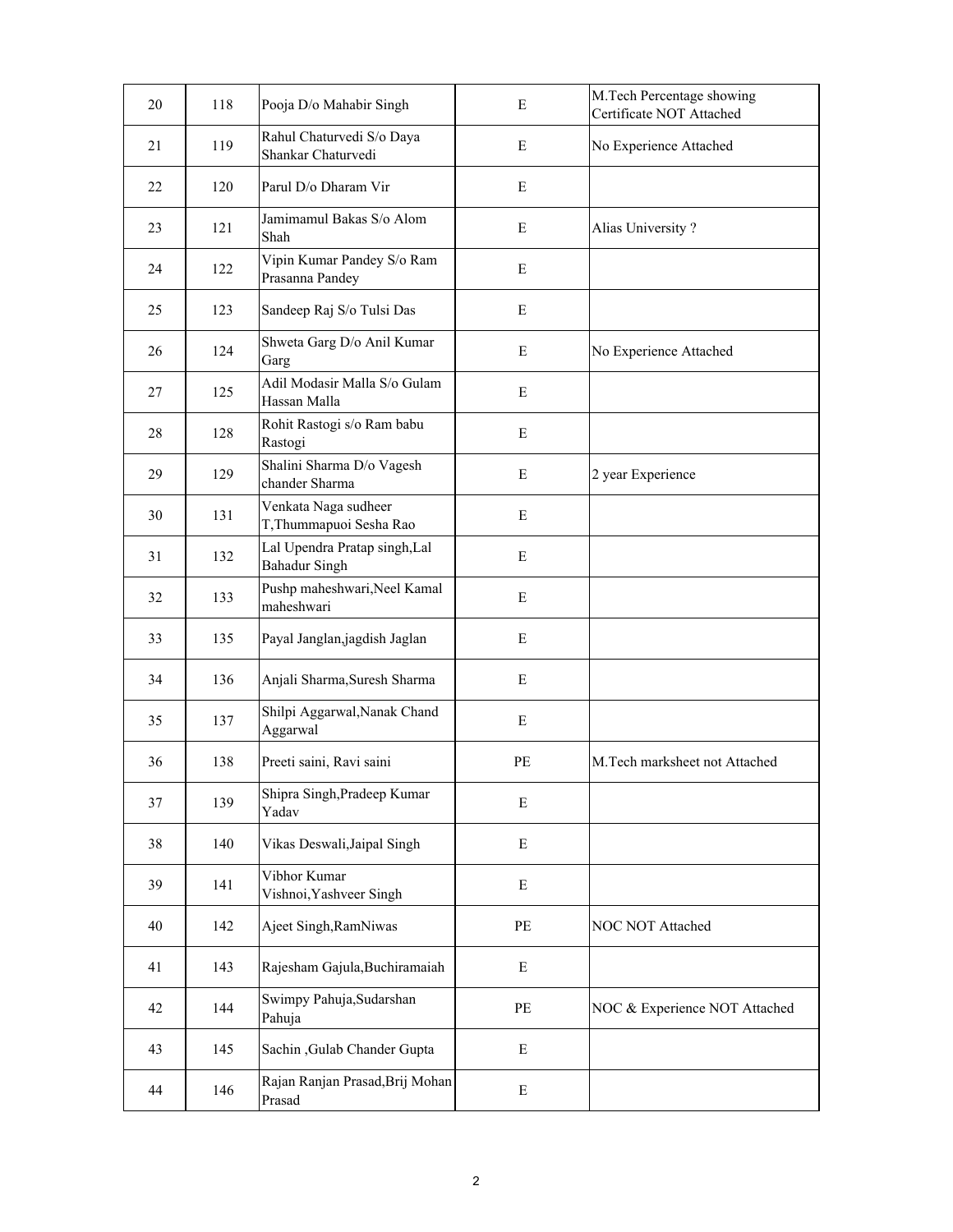| 45 | 147 | Anubha Parashar, Ashutosh<br>Parashar      | E           |                                                                   |
|----|-----|--------------------------------------------|-------------|-------------------------------------------------------------------|
| 46 | 148 | Gaytri, S.K Bakshi                         | E           |                                                                   |
| 47 | 149 | Somya Goyal, Rakesh Goyal                  | E           |                                                                   |
| 48 | 150 | Nisha Thakur, Ram Kumar                    | PE          | Result Awaited of M.Tech                                          |
| 49 | 151 | Vivek agarwal, B.L Agarwal                 | PE          | Experience & NOC Certificate NOT<br>Attached                      |
| 50 | 152 | Deepak Kumar, Nanu ram                     | E           |                                                                   |
| 51 | 153 | Sanjay Kumar, Mohar Singh                  | PE          | Experience Certificate NOT Attached                               |
| 52 | 154 | Parul Khullar, sanjeev Khullar             | E           |                                                                   |
| 53 | 155 | Nidhi Sharma, K.K Sharma                   | ${\bf E}$   |                                                                   |
| 54 | 156 | Monika, Ashoka Saini                       | PE          | Result Awaited of M.Tech                                          |
| 55 | 157 | Shivi Sharma, DD Sharma                    | ${\bf E}$   | M tech % Check                                                    |
| 56 | 158 | Vikram Dhiman, Yuvraj Dhiman               | E           |                                                                   |
| 57 | 159 | Abhishek Verma, yashwant<br>Kumar Verma    | E           |                                                                   |
| 58 | 160 | Monu Verma, Madan Lal verma                | ${\bf E}$   |                                                                   |
| 59 | 161 | Mamta, Mange ram                           | ${\bf E}$   |                                                                   |
| 60 | 162 | Ankur Maurya, Radhey shyam<br>maurya       | E           |                                                                   |
| 61 | 163 | Parnika Bhat, S.K Bhatt                    | E           |                                                                   |
| 62 | 164 | Ambika Rani, Sudarshan Kumar               | E           |                                                                   |
| 63 | 165 | Abhilasha sharma, Suresh Kumar<br>Sankhyan | $\rm PE$    | Eligible for only Full-<br>time.Experienced & NOC NOT<br>Attached |
| 64 | 166 | Manoj Kumar, Arvind singh                  | ${\bf E}$   |                                                                   |
| 65 | 167 | Sudarshan Bera, Sushil Kumar<br>Bera       | ${\bf E}$   |                                                                   |
| 66 | 168 | Pooja Jangra, Subhash Jangra               | ${\bf E}$   |                                                                   |
| 67 | 169 | Amit Puri, Satish Puri                     | ${\bf E}$   |                                                                   |
| 68 | 170 | Somya Rajan Sahoo, Abhimanyu<br>Sahoo      | $\mathbf E$ |                                                                   |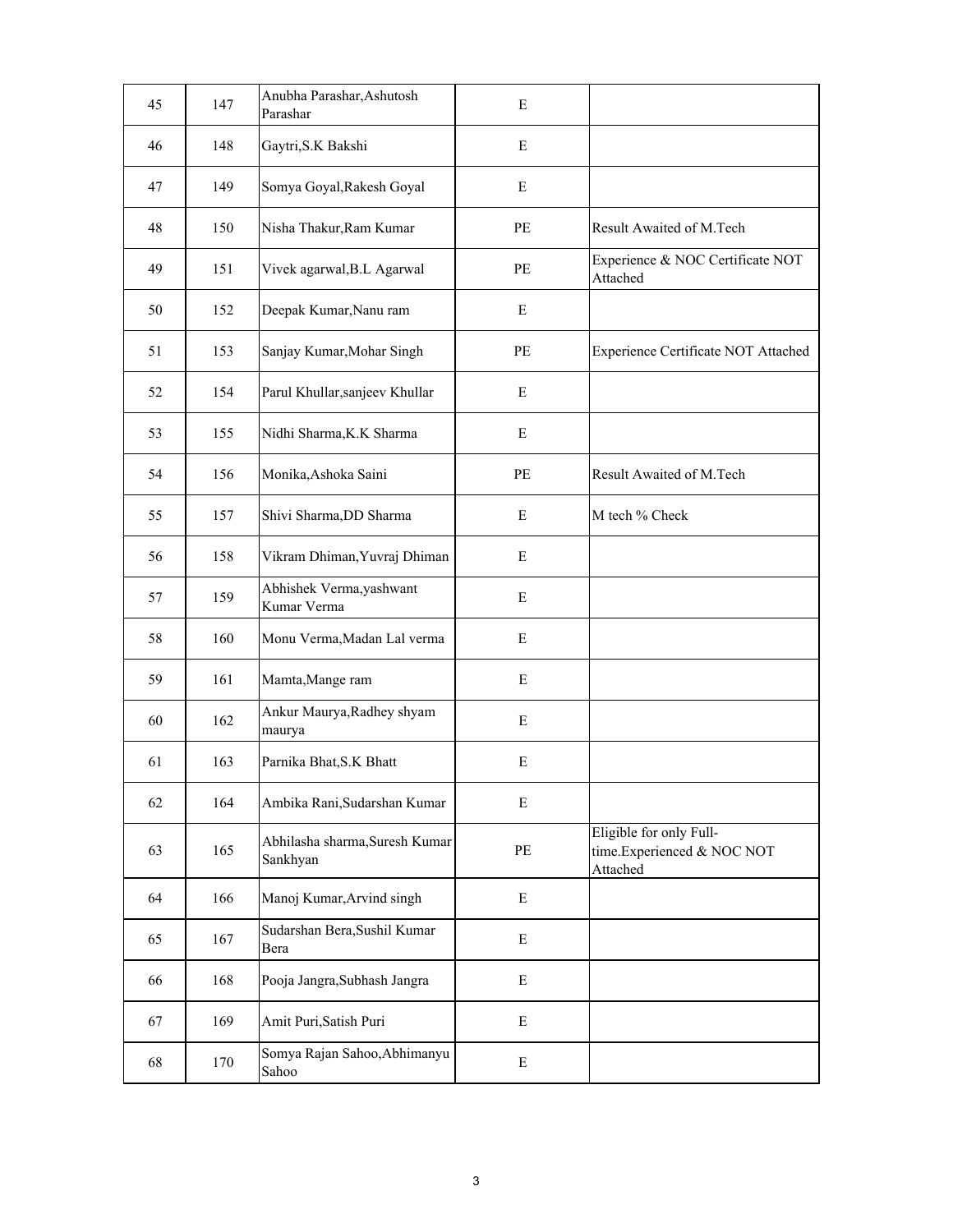| 69 | 171 | Aradhya Saini, Roshan Lal                | ${\bf E}$   |                                |
|----|-----|------------------------------------------|-------------|--------------------------------|
| 70 | 172 | Priyanka, JaiBir Singh                   | ${\bf E}$   |                                |
| 71 | 173 | Sanjay Sachin, Virnedra Kumar<br>Sachin  | E           |                                |
| 72 | 175 | Rekha, Ram Kumar                         | E           |                                |
| 73 | 176 | Nishtha Parashar, Arun Kumar<br>parashar | ${\bf E}$   |                                |
| 74 | 177 | Hardeep Singh, Dharmaveer<br>Singh       | ${\bf E}$   |                                |
| 75 | 178 | MD. Shah Fahad, MD. Musa                 | $\mathbf E$ |                                |
| 76 | 179 | Divya, R.D Jatain                        | PE          | NOC NOT Attached               |
| 77 | 180 | Rochak Swami, Jagmohan<br>sharma         | ${\bf E}$   |                                |
| 78 | 182 | Anamika Dhillon, Rajpal Dhillon          | E           |                                |
| 79 | 183 | Sarishty, Pardeep Kumar                  | ${\bf E}$   |                                |
| 80 | 184 | Srishti Chaubey, Ravi Kant<br>Chaubey    | ${\bf E}$   |                                |
| 81 | 185 | Ankit Kumar, Omveer singh                | E           | <b>Experience NOT Attached</b> |
| 82 | 186 | Gaurav Prasad, C.H. Krishna Bhat         | ${\bf E}$   |                                |
| 83 | 187 | Mukesh Kumar, Sunil Kumar                | ${\bf E}$   |                                |
| 84 | 188 | Himakshi, Jagdish Chander                | E           |                                |
| 85 | 189 | Raj Kumar Mohanta, Rati Kanta<br>Mohanta | ${\bf E}$   |                                |
| 86 | 191 | Hitesh Mohapatra, Pravakar<br>Mohapatra  | ${\bf E}$   |                                |
| 87 | 192 | Anuja Dixit, Prem Datt Dixit             | ${\bf E}$   |                                |
| 88 | 193 | Shaivya Kaushik, R.K Kaushik             | ${\bf E}$   |                                |
| 89 | 194 | Rachna Kumari, Nagendra<br>sharma        | ${\bf E}$   |                                |
| 90 | 195 | Nivedita, Jay Govind Prasad              | ${\bf E}$   |                                |
| 91 | 197 | Deepak Chand, Laj Ram                    | ${\bf E}$   |                                |
| 92 | 198 | Shikha dogra, Ravinder Nath              | ${\bf E}$   |                                |
| 93 | 199 | Sahil, Vishesh Kumar                     | ${\bf E}$   |                                |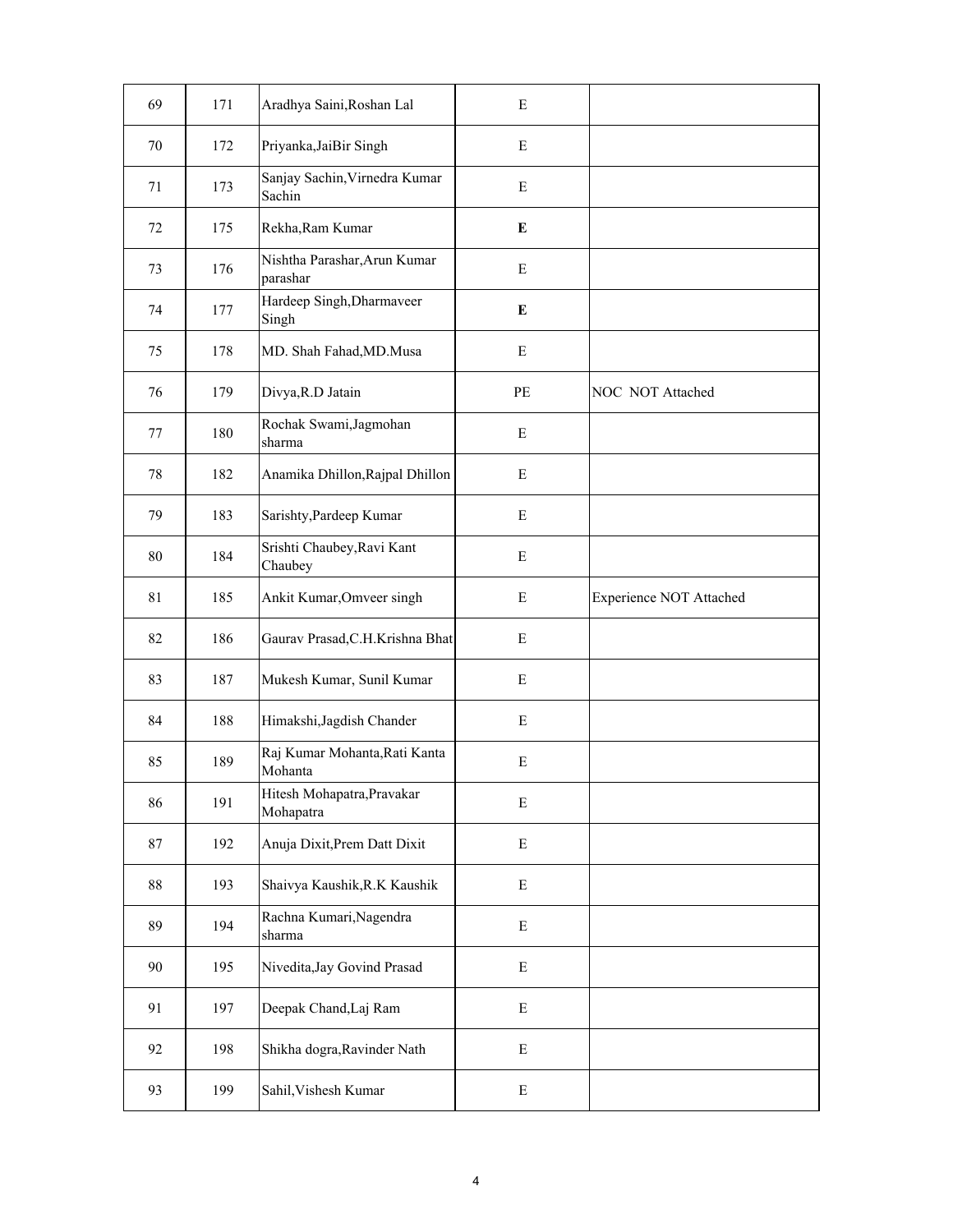| 94  | 200 | Rajkumar Rathore, Ravindra<br>singh Rathore     | E         |                                                                                             |
|-----|-----|-------------------------------------------------|-----------|---------------------------------------------------------------------------------------------|
| 95  | 201 | Niharika, Ramendra Singh                        | E         |                                                                                             |
| 96  | 202 | Bhavna Sharma, Yashender<br>Sharma              | E         |                                                                                             |
| 97  | 203 | Manikant Panthi, Harlal Panthi                  | PE        | Full time /part time not mentioned,<br>Temporary Experience. Eligible for<br>Full-Time Only |
| 98  | 204 | Amrutanshu<br>Panigiri, Padamlochan Panigiri    | E         |                                                                                             |
| 99  | 205 | Madhumita Maity D/O<br>Mrityunjoy Maity         | E         |                                                                                             |
| 100 | 206 | Rakshanda D/O Satpal Singh                      | PE        | Full time /part time not mentioned,<br>Eligible for Full-time only                          |
| 101 | 207 | Shrawan Kumar Purve S/O<br>Jagdish B. Purve     | PE        | Full time /part time not mentioned                                                          |
| 102 | 209 | Shallu D/O Anil Jakhar                          | E         |                                                                                             |
| 103 | 210 | Surbhi D/O Madan lal Chhabra                    | PE        | Full time /part time not mentioned,<br>Eligible for Full-time only                          |
| 104 | 212 | Kamaljeet S/O Jarnail Singh                     | E         |                                                                                             |
| 105 | 213 | Rajani Devi D/O Prem Nath                       | E         |                                                                                             |
| 106 | 214 | Mahima Goyal D/O Mahesh<br>Kumar Goyal          | E         | No GATE Score card attached                                                                 |
| 107 | 216 | Janardan Kumar Verma S/o<br>Pavan Kumar Verma   | PE        | F/P NOT clearly mentioned, NOT<br>Eligible for Part Time                                    |
| 108 | 217 | Savita D/o Nandlal Singh                        | E         |                                                                                             |
| 109 | 218 | Dhananjay Kumar S/o<br>Vidyanand Sharma         | ${\bf E}$ |                                                                                             |
| 110 | 219 | Alka Kumari D/o Satya Kumar                     | E         |                                                                                             |
| 111 | 220 | Sumit Kumar Mahana S/o<br>Baldev Krishan Mahana | E         |                                                                                             |
| 112 | 222 | Seema D/o Tekchand                              | E         |                                                                                             |
| 113 | 223 | Rama D/o Babu Ram                               | E         |                                                                                             |
| 114 | 224 | Devraj S/o Fauja Chand                          | E         |                                                                                             |
| 115 | 226 | Anubha Dhaka D/o Adityaveer<br>Singh            | E         |                                                                                             |
| 116 | 227 | Jitesh Kumar Meena S/o Babu<br>Lal Meena        | E         |                                                                                             |
| 117 | 228 | Neha D/o Rakesh Bansal                          | ${\bf E}$ |                                                                                             |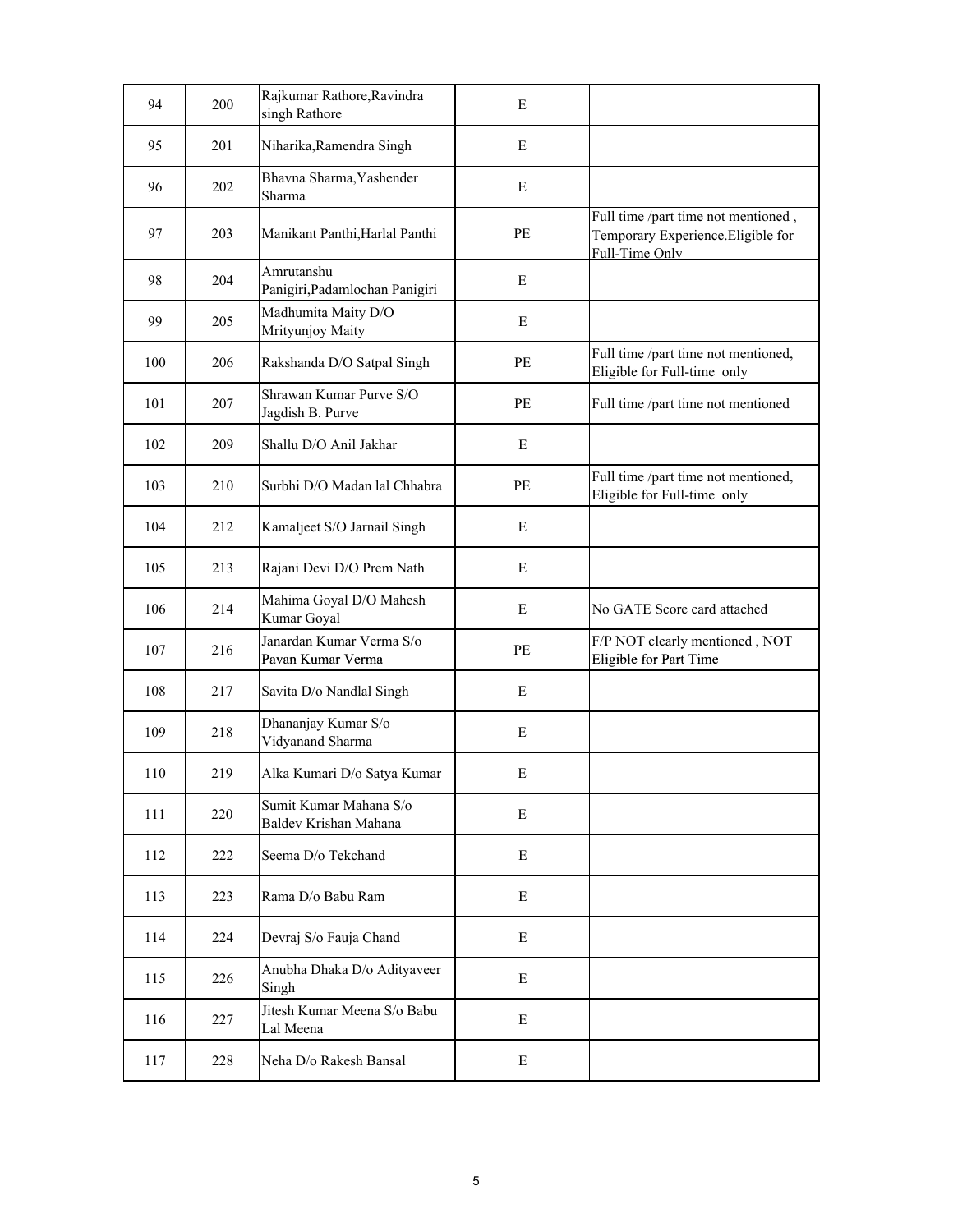| 118 | 230 | Vandana Devi D/o Ranbir Singh                              | E  |                                                                                                            |
|-----|-----|------------------------------------------------------------|----|------------------------------------------------------------------------------------------------------------|
| 119 | 231 | Pooja Chaudhary D/o Ramveer<br>Singh                       | E  |                                                                                                            |
| 120 | 232 | Virender Kadyan S/o Kuldeep<br>Singh Kadyan                | E  |                                                                                                            |
| 121 | 233 | Alok Kumar S/o Janashwar<br>Prasad                         | E  |                                                                                                            |
| 122 | 234 | Tarun Kumar S/o Bhagwan Das                                | E  |                                                                                                            |
| 123 | 238 | Akanksha Kaushik D/o Krishan<br>Sharma                     | E  |                                                                                                            |
| 124 | 239 | Suman Kumar saini S/o<br>Ramashish                         | PE | Full time /part time not mentioned $\&$<br>NOC & Experienced NOT Attached,<br>Eligible for Full-Time only. |
| 125 | 240 | Ravi Kant S/o Devendra Kumar                               | E  |                                                                                                            |
| 126 | 241 | Rinki Devi D/o Parmatma                                    | PE | F/P NOT clearly mentioned, NOC<br><b>NOT Attached</b>                                                      |
| 127 | 242 | Munish Sangwan S/o Vikram<br>Singh Sangwan                 | E  |                                                                                                            |
| 128 | 243 | Sukhbir S/o Som Nath                                       | E  |                                                                                                            |
| 129 | 244 | Saurabh Sharma S/o Subodh<br>Sharma                        | E  |                                                                                                            |
| 130 | 245 | Amrita Dahiya D/o Vedpal<br>Dahiya                         | E  |                                                                                                            |
| 131 | 452 | Lakshminarayan Sadineni S/o<br>Siva Nageswara rao sadineni | E  |                                                                                                            |